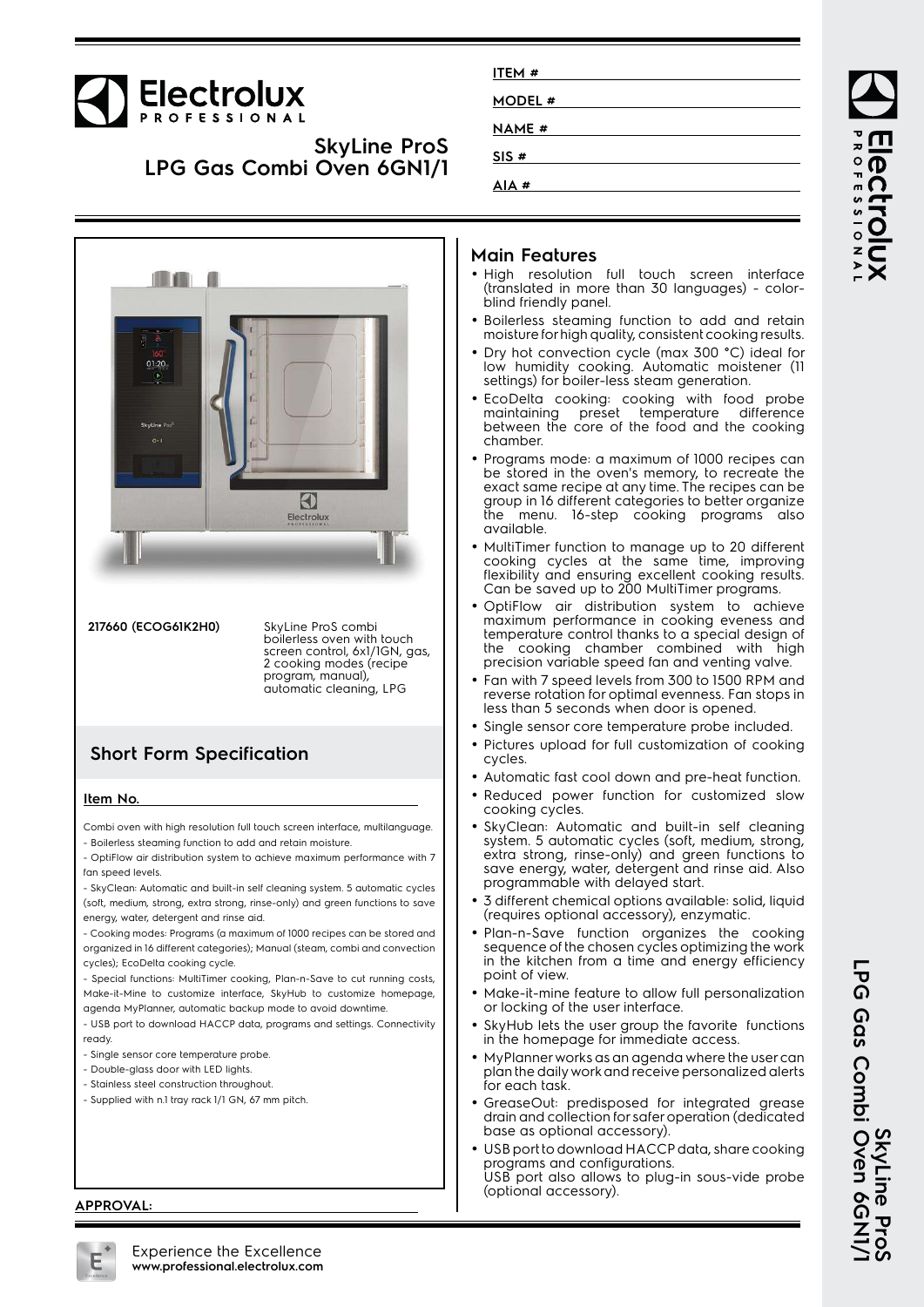

### **SkyLine ProS LPG Gas Combi Oven 6GN1/1**

- Connectivity ready for real time access to connected appliances from remote and HACCP monitoring (requires optional accessory).
- Trainings and guidances supporting materials easily accessible by scanning QR-Code with any mobile device.
- Back-up mode with self-diagnosis is automatically activated if a failure occurs to avoid downtime.
- Automatic consumption visualization at the end of the cycle.

#### **Construction**

- Human centered design with 4-star certification for ergonomics and usability.
- Wing-shaped handle with ergonomic design and hands-free opening with the elbow, making managing trays simpler (Registered Design at EPO).
- Double thermo-glazed door with open frame construction, for cool outside door panel. Swing hinged easy-release inner glass on door for easy cleaning.
- Seamless hygienic internal chamber with all rounded corners for easy cleaning.
- 304 AISI stainless steel construction throughout.
- Front access to control board for easy service.
- IPX 5 spray water protection certification for easy cleaning.
- Supplied with n.1 tray rack 1/1 GN, 67 mm pitch.

#### **Optional Accessories**

- Water softener with cartridge and flow meter for 6 & 10 GN 1/1 ovens (lowmedium steam usage - less than 2hrs per day full steam) PNC 920002 ❑
- Water softener with cartridge and flow meter (high steam usage) PNC 920003  $\Box$
- Water softener with salt for ovens with automatic regeneration of resin PNC 921305 ❑
- • Resin sanitizer for water softener (921305) PNC 921306 ❑
- Wheel kit for 6 & 10 GN 1/1 and 2/1 GN oven base (not for the disassembled one) PNC 922003  $\Box$
- Pair of AISI 304 stainless steel grids, GN PNC 922017 1/1  $\Box$
- Pair of grids for whole chicken (8 per grid - 1,2kg each), GN 1/1 PNC 922036 ❑
- AISI 304 stainless steel grid, GN 1/1 PNC 922062  $\Box$
- Grid for whole chicken (4 per grid 1,2kg PNC 922086 each), GN 1/2 ❑
- External side spray unit (needs to be mounted outside and includes support to be mounted on the oven) PNC 922171 ❑
- Baking tray for 5 baguettes in perforated aluminum with silicon coating, 400x600x38mm PNC 922189  $\Box$
- Baking tray with 4 edges in perforated aluminum, 400x600x20mm PNC 922190 ❑
- Baking tray with 4 edges in aluminum, 400x600x20mm PNC 922191 ❑ • Pair of frying baskets PNC 922239
- ❑
- AISI 304 stainless steel bakery/pastry grid 400x600mm PNC 922264 ❑



| • Double-step door opening kit<br>· Grid for whole chicken (8 per grid - 1,2kg<br>each), GN 1/1                                                                                                                                                                                               | PNC 922265 <b>□</b><br>PNC 922266 <del>□</del>             |  |
|-----------------------------------------------------------------------------------------------------------------------------------------------------------------------------------------------------------------------------------------------------------------------------------------------|------------------------------------------------------------|--|
| • USB probe for sous-vide cooking<br>• Grease collection tray, GN 1/1, H=100 mm<br>• Kit universal skewer rack and 4 long<br>skewers for Lenghtwise ovens                                                                                                                                     | PNC 922281 <b>□</b><br>PNC 922321 <b>□</b><br>PNC 922324 □ |  |
| • Universal skewer rack<br>• 4 long skewers<br>• Smoker for lengthwise and crosswise oven<br>(4 kinds of smoker wood chips are<br>available on request)                                                                                                                                       | PNC 922326 <del>□</del><br>PNC 922327 □<br>PNC 922338 Q    |  |
| • Water nanofilter for 6 & 10 GN 1/1 ovens<br>• External reverse osmosis filter for 6 & 10 GN PNC 922343 □<br>1/1 ovens                                                                                                                                                                       | PNC 922342 ❑                                               |  |
| • Multipurpose hook<br>• 4 flanged feet for 6 & 10 GN, 2", 100-130mm PNC 922351 □<br>• Grid for whole duck (8 per grid - 1,8kg<br>each), GN 1/1                                                                                                                                               | PNC 922348 <b>□</b><br>PNC 922362 □                        |  |
| • Tray support for 6 & 10 GN 1/1 disassembled PNC 922382 Q<br>open base                                                                                                                                                                                                                       |                                                            |  |
| • Wall mounted detergent tank holder<br>• Tray rack with wheels, 6 GN 1/1, 65mm pitch PNC 922600 Q<br>• Tray rack with wheels, 5 GN 1/1, 80mm pitch PNC 922606 Q<br>· Bakery/pastry tray rack with wheels<br>400x600mm for 6 GN 1/1 oven and blast<br>chiller freezer, 80mm pitch (5 runners) | PNC 922386 D<br>PNC 922607                                 |  |
| · Slide-in rack with handle for 6 & 10 GN 1/1<br>oven                                                                                                                                                                                                                                         | PNC 922610 <b>□</b>                                        |  |
| • Open base with tray support for 6 & 10 GN<br>1/1 oven                                                                                                                                                                                                                                       | PNC 922612 Q                                               |  |
| • Cupboard base with tray support for 6 & 10 PNC 922614 Q<br>GN 1/1 oven                                                                                                                                                                                                                      |                                                            |  |
| • Hot cupboard base with tray support for 6<br>& 10 GN 1/1 oven holding GN 1/1<br>or400x600mm                                                                                                                                                                                                 | PNC 922615 <b>□</b>                                        |  |
| • External connection kit for detergent and<br>rinse aid                                                                                                                                                                                                                                      | PNC 922618 <b>❑</b>                                        |  |
| • Grease collection kit for GN 1/1-2/1<br>cupboard base (trolley with 2 tanks, open/<br>close device and drain)                                                                                                                                                                               | PNC 922619 Q                                               |  |
| • Stacking kit for gas 6 GN 1/1 oven placed<br>on gas 6 GN 1/1 oven                                                                                                                                                                                                                           | PNC 922622 ❑                                               |  |
| • Stacking kit for gas 6 GN 1/1 oven placed<br>on gas 10 GN 1/1 oven                                                                                                                                                                                                                          | PNC 922623 □                                               |  |
| · Trolley for slide-in rack for 6 & 10 GN 1/1<br>oven and blast chiller freezer                                                                                                                                                                                                               | PNC 922626 <b>□</b>                                        |  |
| • Trolley for mobile rack for 2 stacked 6 GN<br>1/1 ovens on riser                                                                                                                                                                                                                            | PNC 922628 D                                               |  |
| • Trolley for mobile rack for 6 GN 1/1 on 6 or<br>10 GN 1/1 ovens                                                                                                                                                                                                                             | PNC 922630 □                                               |  |
| • Riser on feet for 2 6 GN 1/1 ovens or a 6 GN PNC 922632 $\Box$<br>1/1 oven on base                                                                                                                                                                                                          |                                                            |  |
| • Riser on wheels for stacked 2x6 GN 1/1<br>ovens, height 250mm                                                                                                                                                                                                                               | PNC 922635 <b>□</b>                                        |  |
| • Stainless steel drain kit for 6 & 10 GN oven,<br>dia=50mm                                                                                                                                                                                                                                   | PNC 922636 Q                                               |  |
| • Plastic drain kit for 6 & 10 GN oven,<br>dia=50mm                                                                                                                                                                                                                                           | PNC 922637 Q                                               |  |
| • Grease collection kit for open base (trolley<br>with 2 tanks, open/close device and drain)                                                                                                                                                                                                  | PNC 922639 □                                               |  |

• Wall support for 6 GN 1/1 oven PNC 922643 □

#### **SkyLine ProS LPG Gas Combi Oven 6GN1/1**

The company reserves the right to make modifications to the products without prior notice. All information correct at time of printing.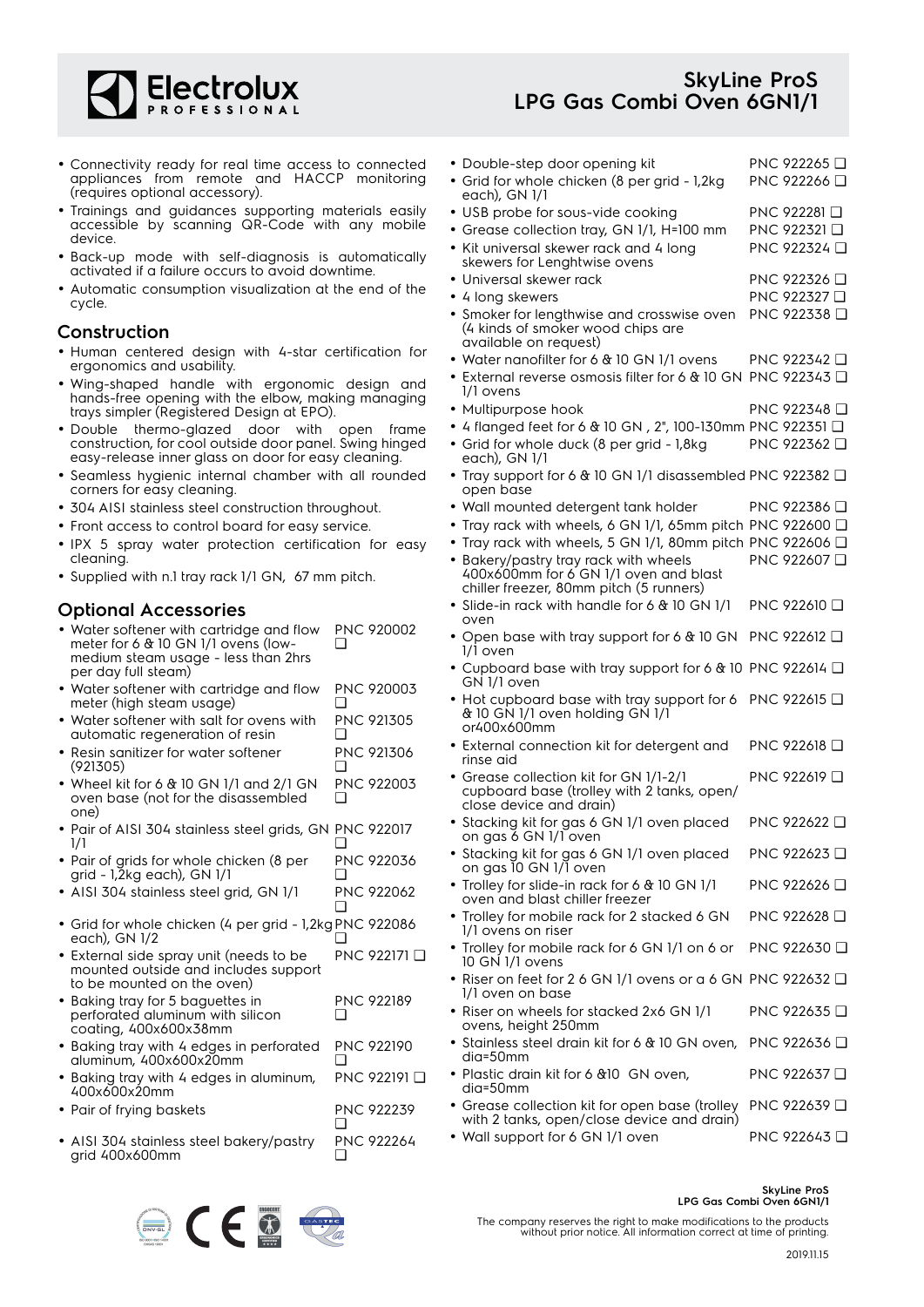

### **SkyLine ProS LPG Gas Combi Oven 6GN1/1**

- Dehydration tray, GN 1/1, H=20mm PNC 922651  $\Box$
- Flat dehydration tray, GN 1/1 PNC 922652
- ❑ • Open base for 6 & 10 GN 1/1 oven, PNC 922653
- disassembled NO accessory can be fitted with the exception of 922382 ❑
- Bakery/pastry rack kit for 6 GN 1/1 oven PNC 922655 with 5 racks 400x600mm and 80mm pitch ❑
- Stacking kit for gas 6 GN 1/1 oven placed on 7kg and 15kg crosswise blast ❑ chiller freezer PNC 922657
- Heat shield for stacked ovens 6 GN 1/1 on 6 GN 1/1 PNC 922660 ❑
- Heat shield for stacked ovens 6 GN 1/1 on 10 GN 1/1 PNC 922661  $\Box$
- Heat shield for 6 GN 1/1 oven PNC 922662  $\Box$
- Kit to convert from natural gas to LPG PNC 922670  $\Box$
- Kit to convert from LPG to natural gas PNC 922671
- Flue condenser for gas oven PNC 922678  $\Box$

❑

- Fixed tray rack for 6 GN 1/1 and 400x600mm grids PNC 922684 ❑ • Kit to fix oven to the wall PNC 922687 ❑
- Tray support for 6 & 10 GN 1/1 open base PNC 922690  $\Box$ • 4 adjustable feet with black cover for 6 PNC 922693
- & 10 GN ovens, 150-200mm ❑ • Wifi board (NIU) PNC 922695 ❑ • Detergent tank holder for open base PNC 922699
- ❑ • Bakery/pastry runners 400x600mm for 6 PNC 922702 & 10 GN 1/1 oven base  $\Box$
- Wheels for stacked ovens PNC 922704  $\Box$ • Spit for lamb or suckling pig (up to 12kg) PNC 922709 ❑
- for GN 1/1 ovens • Probe holder for liquids PNC 922714 ❑
- Exhaust hood with fan for 6 & 10 GN 1/1 ovens PNC 922728 ❑
- Exhaust hood without fan for 6&10 1/1GN ovens PNC 922733  $\Box$ • Fixed tray rack, 5 GN 1/1, 85mm pitch PNC 922740  $\Box$
- 4 high adjustable feet for 6 & 10 GN ovens, 230-290mm PNC 922745  $\Box$
- Tray for traditional static cooking, H=100mm PNC 922746  $\Box$ • Double-face griddle, one side ribbed PNC 922747
- and one side smooth, 400x600mm ❑ • Non-stick universal pan, GN 1/1, H=20mm PNC 925000 ❑
- Non-stick universal pan, GN 1/ 1, H=40mm PNC 925001 ❑
- Non-stick universal pan, GN 1/1, H=60mm PNC 925002  $\Box$
- Double-face griddle, one side ribbed and one side smooth, GN 1/1 PNC 925003  $\Box$



| • Aluminum grill, GN 1/1                                 | PNC 925004 <b>□</b> |
|----------------------------------------------------------|---------------------|
| • Frying pan for 8 eggs, pancakes,<br>hamburgers, GN 1/1 | PNC 925005 □        |
| • Flat baking tray with 2 edges, GN 1/1                  | PNC 925006 <b>□</b> |
| • Baking tray for 4 baguettes, GN 1/1                    | PNC 925007 Q        |
| • Potato baker for 28 potatoes, GN 1/1                   | PNC 925008 <b>□</b> |
| • Non-stick universal pan, GN 1/2, H=20mm                | PNC 925009 <b>□</b> |
| • Non-stick universal pan, GN 1/2, H=40mm                | PNC 925010 Q        |
| • Non-stick universal pan, GN 1/2, H=60mm                | PNC 925011 Q        |
| • Wood chips: oak, 450gr                                 | PNC 930209 <b>□</b> |
| • Wood chips: hickory, 450gr                             | PNC 930210 Q        |
| · Wood chips: maple, 450gr                               | PNC 930211 Q        |
|                                                          |                     |

• Wood chips: cherry, 450gr PNC 930212 ❑ • Compatibility kit for installation on previous PNC 930217 ❑base GN 1/1

> **SkyLine ProS LPG Gas Combi Oven 6GN1/1**

The company reserves the right to make modifications to the products without prior notice. All information correct at time of printing.